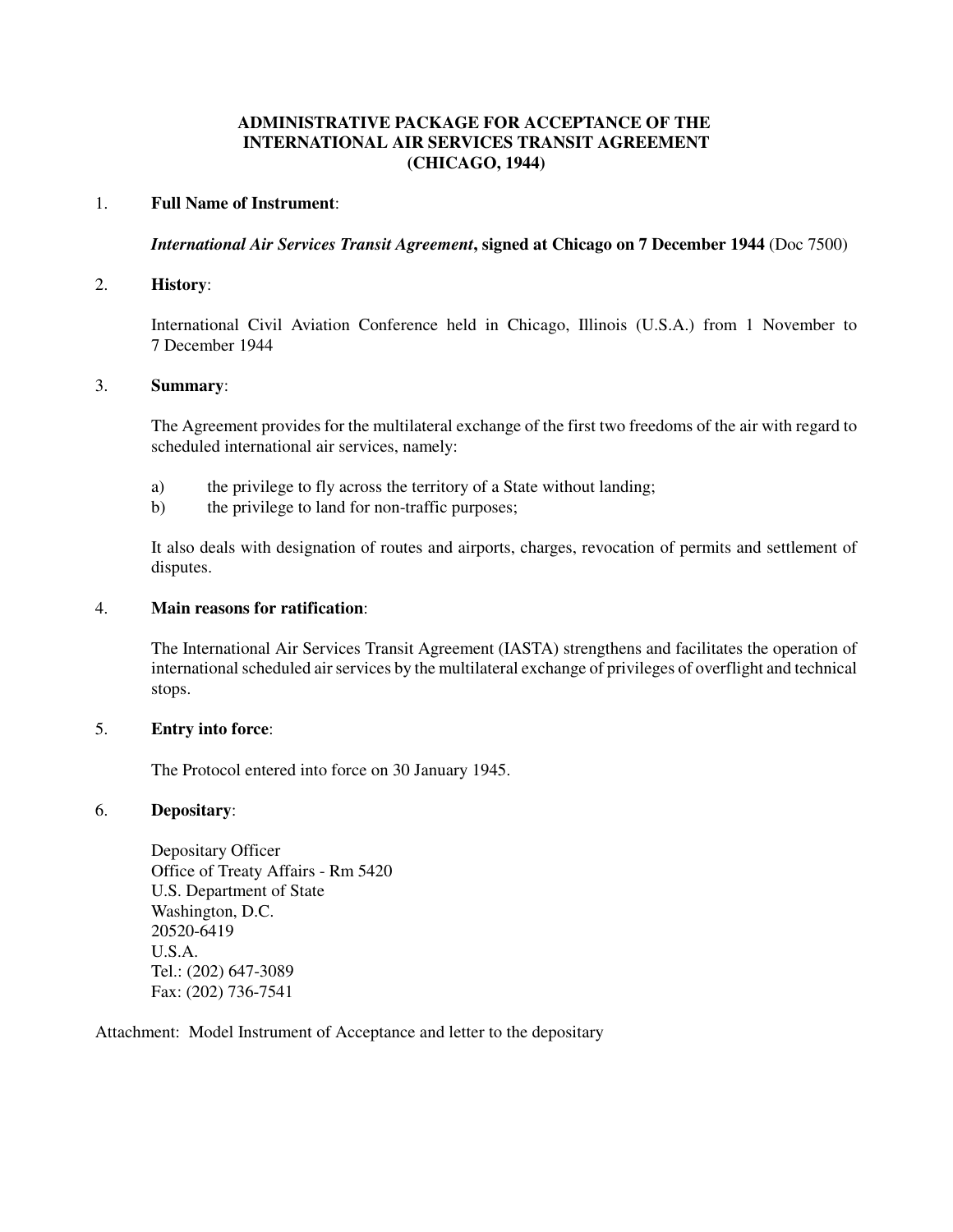# **NOTIFICATION OF ACCEPTANCE BY THE (NAME OF GOVERNMENT)**

*WHEREAS* the International Air Services Transit Agreement (hereinafter "the Agreement") was concluded at Chicago on 7 December 1944 with the objective of strengthening and facilitating the operation of international scheduled air services;

*WHEREAS* any State a Member of the International Civil Aviation Organization may accept this Agreement as an obligation upon it by notification of its acceptance to the Government of the United States of America;

*AND WHEREAS* the (name of Government) is a Member of the International Civil Aviation Organization, having adhered to the Convention on International Civil Aviation (Chicago, 7 December 1944) on (date of adherence);

*NOW THEREFORE*, the (name of Government), having considered the said Agreement, hereby *ACCEPTS* the same, and undertakes faithfully to carry out all the stipulations therein contained;

*ANDBY THESE PRESENTS* notifies the Government of the United States of America of its acceptance of the Agreement.

*IN WITNESS THEREOF*, I have signed this Notification of Acceptance and affixed hereunto the Seal of the (name of State).

Date (Signature by Head of State, Head of Government or Minister for External Affairs)

Seal